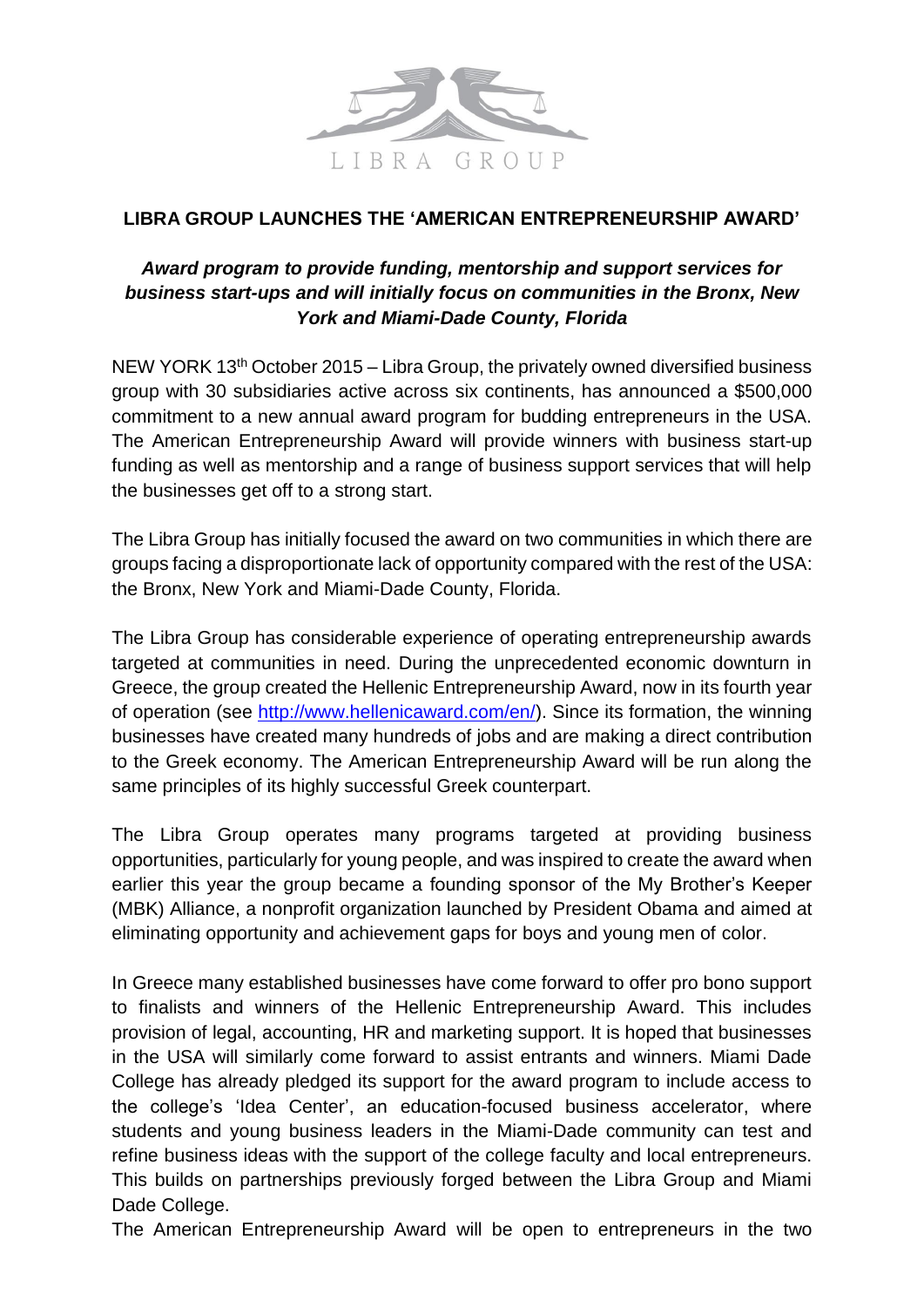nominated regions whose business plans exhibit sustainability, financial prudence and innovation, whilst creating jobs predominantly in Miami-Dade or the Bronx.

Entries are encouraged from individuals or groups with no previous business experience, or from existing unlisted companies which can show that they have an allnew business concept which is not related to their core activities and cannot be funded through existing resources.

Applying for the award is designed to be extremely simple: there will be a dedicated award website and entrants simply fill in a secure online entry form in either English or Spanish. An expert panel of judges, including those with business experience in the Bronx and Miami-Dade, will then select ten finalists from which two winners will be selected – one from each of the award regions – who will share the first year's prize funding of \$50,000. The award program will open for entries in January 2016. Winners are expected to be announced in June 2016.

Commenting on the creation of the American Entrepreneurship Award, George Logothetis, Chairman and CEO of the Libra Group stated: "In our experience, no matter who you are, and no matter where you come from, you can have an idea with the potential to become a world-class business. Through this award program we aspire to inspire anyone with the courage and the will to turn an idea into a plan of action."

US Census Bureau statistics from 2013 show that the Bronx, NY, with a population of 1.4 million, is the third most densely populated county in the United States with 30.7% of families living below the federal poverty level, compared with 15.8% for the United States. This data also shows that the population of Miami-Dade County exceeds 2.5 million and is the seventh-most populous county in the United States, with 21% of families having incomes below the federal poverty level. The Libra Group believes that these communities in particular need the encouragement and opportunity to grow their economies at the grass roots through the creation of new businesses.

To learn more about the American Entrepreneurship Award, please visit [www.americanaward.com.](http://www.americanaward.com/)

- Ends -